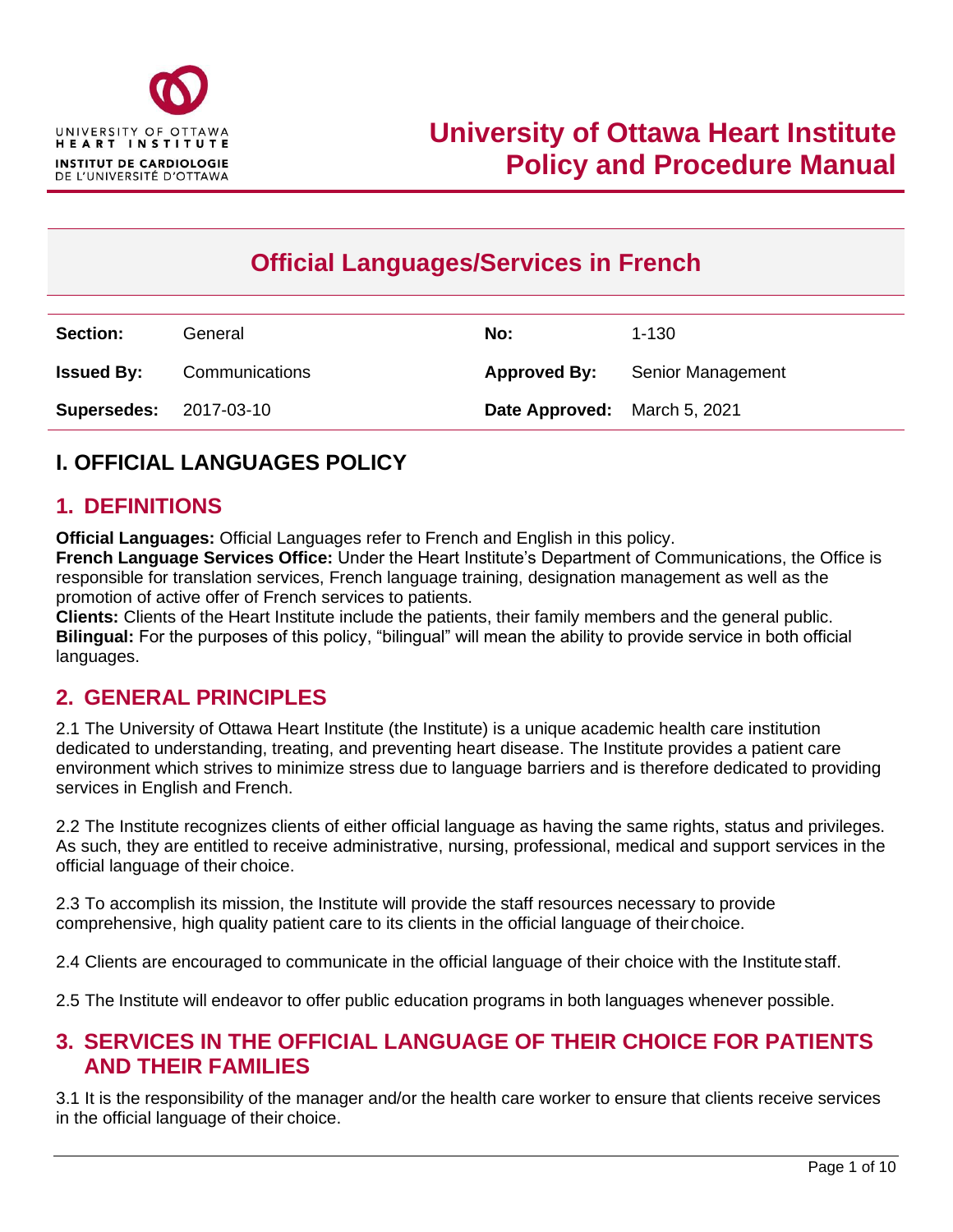3.2 Employees who are bilingual will wear an approved and appropriate identification which indicates to patients/families their ability to communicate in either official language.

3.3 In the event a staff member cannot offer the required service in French, the staff member will request the assistance of another staff member of equivalent status to offer the required service in French.

3.4 As a last resort, interpretation service will be provided.

## **4. COMPLAINTS**

4.1 Clients who have expressed a preference and who have not been served in the official language of their choice may lodge a complaint in the official language of their choice through the Quality Office, which will then relay the complaint to the French Language Services Office, and/or to the Vice-President of Public Affairs. An appropriate response in the said language will be ensured by following the Institute's policy entitled "*[Patient,](https://hearthub.ottawaheart.ca/node/12509)  [Family and Visitors Concerns Management](https://hearthub.ottawaheart.ca/node/12509)* ".

4.2 The Institute is responsible for making this process known, and to ensure that the FrenchLanguages Services Office is easily accessible to patients and theirfamilies.

### **5. INTERNAL COMMUNICATIONS**

5.1 The Institute will ensure that all signs are bilingual.

5.2 Publicity relating to programs and services offered to the public will always be in both official languages.

### **6. EXTERNAL COMMUNICATIONS**

6.1 The Institute will ensure that it's written and verbal communications with the public are available in both official languages.

6.2 News releases, pamphlets, brochures, publicity, educational, promotional, sponsorship material, other printed material, and electronic communications produced by the Institute for distribution shall be available simultaneously in both official languages.

6.3 Furthermore, all fund-raising activities and other activities organized with the public must be in the official language of the targeted community.

6.4 Clients who provide written communication to the Institute shall receive a reply in the same official language.

## **7. TRANSLATION SERVICES**

7.1 The Institute shall have access to an adequate Translation and Revision Service. To do so, it will establish a policy with respect to:

- General access to services
- General revision and revision of previously translated documents
- Standardization of terminology

7.2 The Institute makes the purchase of translation services through available services as required. To ensure fast, quality service at a reasonable cost, the use of freelance translators, revisers or interpreters are also considered. A directory of such resources has been compiled and will be managed by the French Language Services Office and all staff must go through this office for any translationneeds.

7.3 All documents intended for patients are eligible for free translation through the Translation Bureau located in Hawkesbury which is funded by the Ministry of Health and Long-TermCare.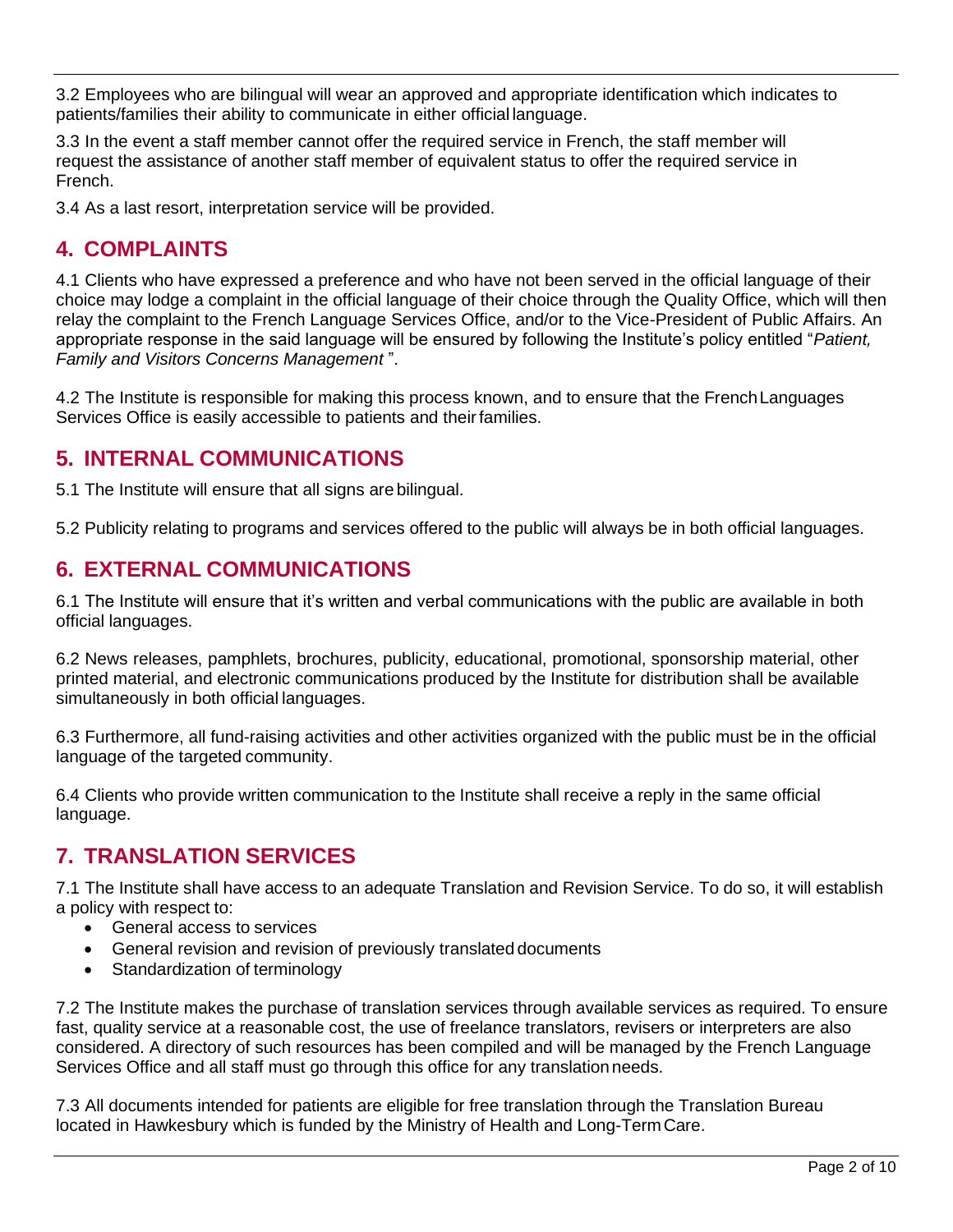7.4 The use of translation services is encouraged, and staff is informed of available services and the policies governing their use.

## **8. RESPONSIBILITY OF MANAGEMENT**

8.1 Members of the Heart Institute's Senior Management Team, along with their respective management teams, are responsible to ensure the implementation of this policy throughout the Institute.

8.2 An annual Heart Institute Human Resources plan will identify the requirement to provide service in both official languages and recommend strategies to meet these objectives.

8.3 Heart Institute Vice Presidents and Chiefs will review the approved strategies to meet departmental staffing needs to provide service in both official languages and will assist managers to staff positions in accordance with the approved plan.

8.4 Department Heads and managers will make every reasonable effort to optimize the deployment of staff with the ability to provide bilingual service on all shifts to ensure access to services in French.

## **9. STAFFING OF EMPLOYEE POSITIONS**

9.1 Services to clients in the following health care areas will be available in both official languages:

- Admitting
- Cardiac Anesthesia
- Cardiac Diagnostic Center
- Cardiac Surgery
- **Cardiology**
- Clinical Services
- Communication Centre
- UOHI Foundation Office Lobby Reception (Volunteers)
- Nuclear Cardiology
- Outpatients Clinics
- PET Imaging
- **Pharmacy**
- Pre-Admit Unit
- Prevention and Rehabilitation Centre
- **Triage**

9.2 To determine if the ability to provide service in both official languages is an essential or preferred

- requirement for a position, the Institute Senior Management must take the following factors into consideration: i. The needs of the clients
	- ii. The general availability within the department of employees with the ability to provide service in both official languages
	- iii. The nature of contact with the patients and public
	- iv. The level of responsibility of the position
	- v. The identification of one-of-a-kind positions

### **10. MEDICAL STAFF RECRUITMENT**

10.1 When recruiting medical staff in areas which provide service in both official languages, all efforts will be made to staff these services with physicians with the ability to provide service in both official languages.

10.2 When granting privileges to medical staff, the Heart Institute and its affiliates will consider the philosophy and principles contained in this policy.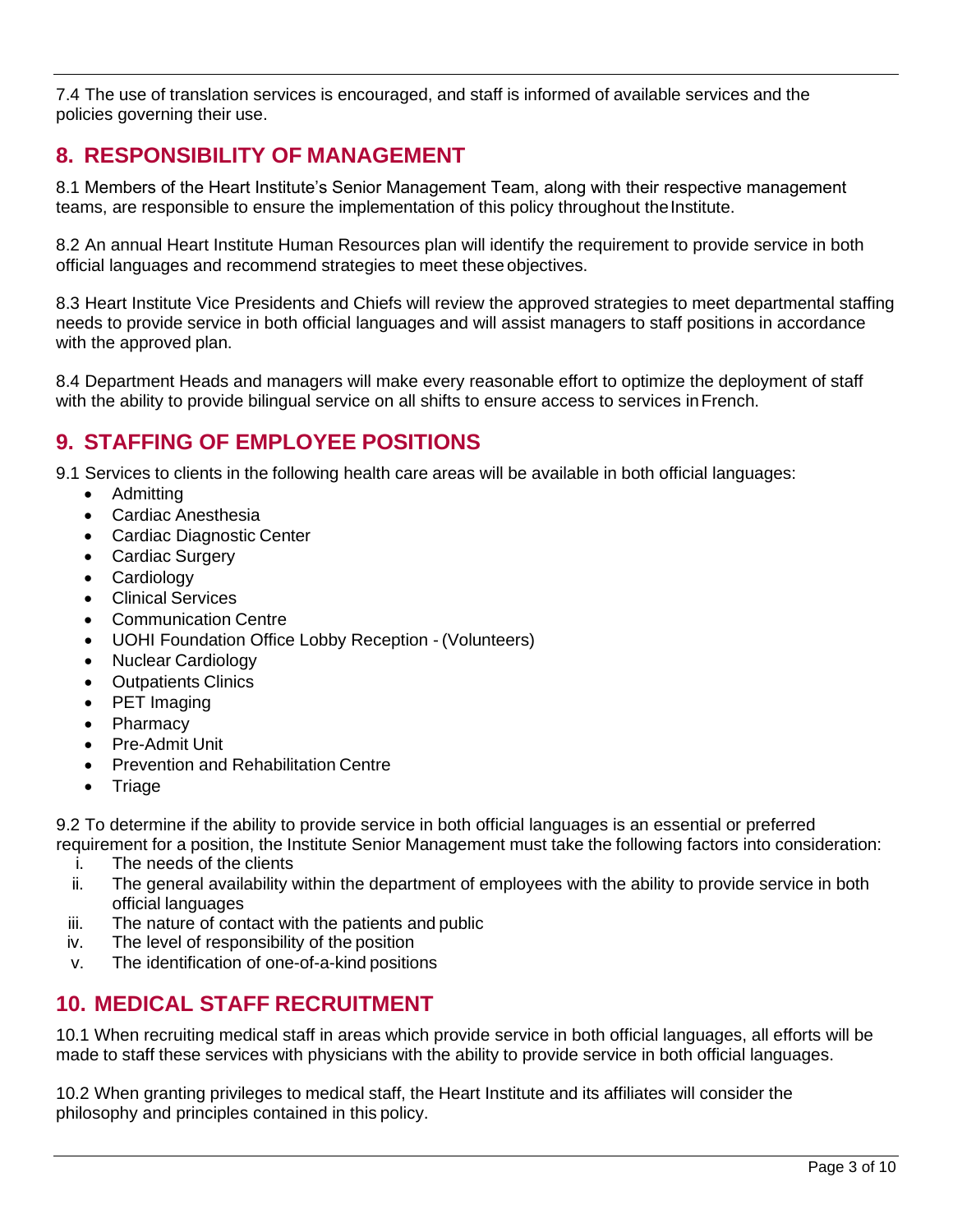10.3 Existing positions, as well as all new positions, will be assigned a linguistic profile which identifies the requirements for proficiency in both French and English as it relates to comprehension and expression both orally and written.

## **11. RECRUITMENT OF BILINGUAL STAFF**

11.1 Vice Presidents and Chiefs will provide Human Resources with the number of bilingual positions required for their areas of responsibility.

11.2 When a vacancy occurs, each unit manager will review the linguistic profile of staff within the unit. This review will determine the nature of the posting required to fulfill the linguistic needs of theunit.

11.3 Where the ability to provide service in both official languages is deemed mandatory for the position, the language skills of the candidates must be verified by means of a language test during the selection process and prior to the interview. Both English and French language skills may betested.

11.4 The position shall be posted in accordance with theapplicable collective agreement or Working Conditions Manual.

11.5 If no qualified applicants with the ability to provide services in both official languages are found within the Institute, the position will be posted externally or,

11.6 If there are no qualified candidates with the ability to provide services in both official languages, for a position where this requirement is mandatory, a unilingual candidate may be appointed to the position. The candidate may be required to take language training depending on the needs and circumstances of the unit or service. The manager will evaluate the number of bilingual staff on the unit and will determine the need for the candidate to take language training or whether to post the next vacancy as requiring the ability to provide service in both official languages.

### **12. LANGUAGE TESTING**

12.1 When it is deemed that a position requires a candidate to have the ability to provide service in both official languages, this skill must be determined prior to the interview and selection process. Human Resources will schedule all language tests for candidates.

12.2 Human Resources will test candidates' capacity to speak, comprehend and express themselves orally in the second official language. The ability to read or write in the second official language will also be tested, only if applicable to the position.

12.3 In those positions for which this requirement is essential, the functional level of oral expression and comprehension is that of the linguistic profile.

Linguistic profiles are defined as objective tools that determine the level of linguistic proficiency required in English and in French to carry out the roles and responsibilities associated with a given position. Linguistic profiles are based on job descriptions and not on individuals already providing services within a position. Linguistic profiles encompass all communication skills: oral expression, oral comprehension, reading comprehension and written expression.

12.4 The level of ability to speak, read or write in both official languages for each position must be approved by the manager and the Vice-President concerned.

12.5 The employee will be informed in writing of the results of the language test(s)**.** A copy of the results will be placed in the employee's file.

12.6 All new staff will be tested, and their levels established.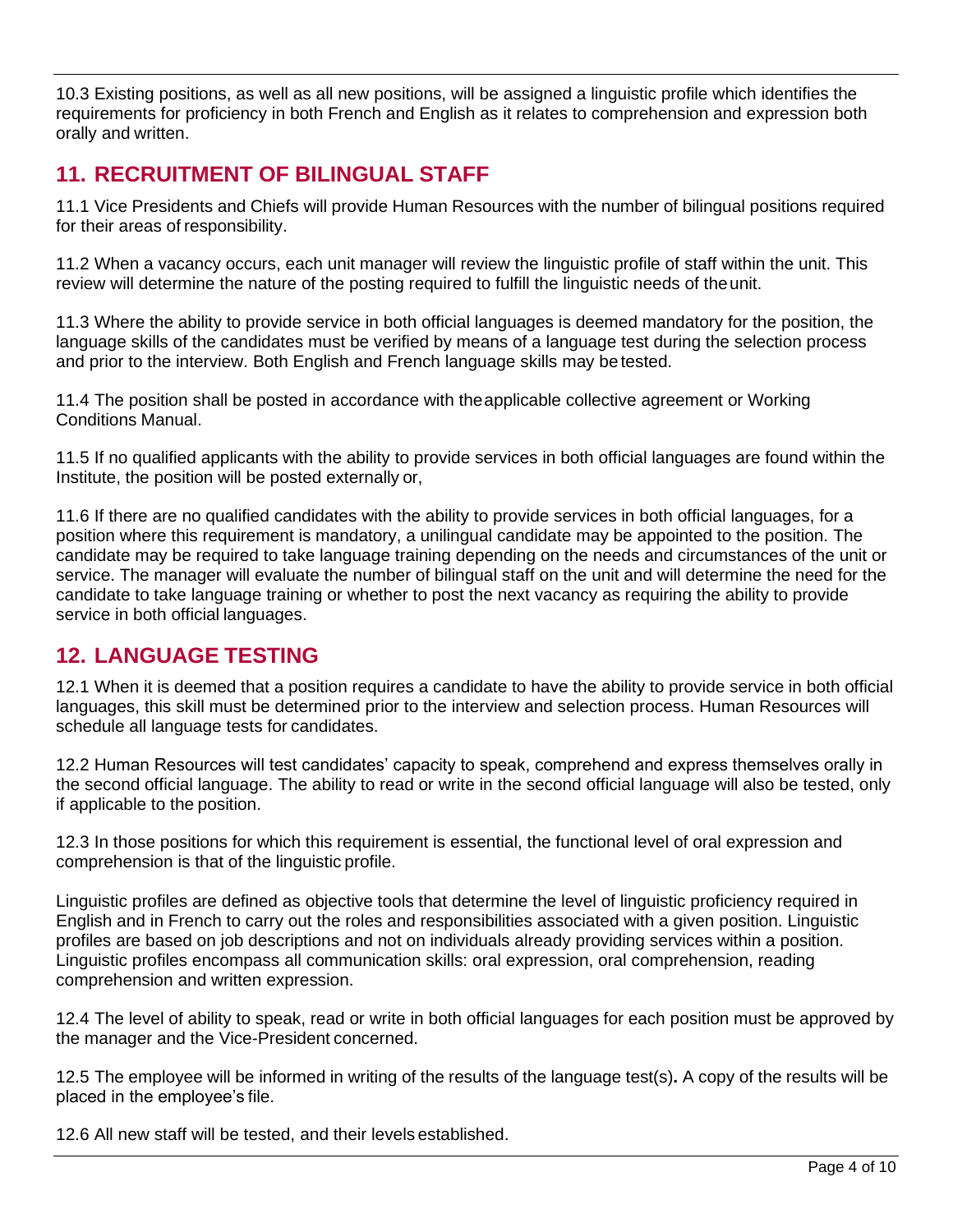12.7 Established Levels of Ability to Speak, Read or Write in Both OfficialLanguages

12.7.1 As of October 2016, the Institute recognizes the newly established levels of proficiency as determined by The Ottawa Hospital Human Resources Department.

12.7.2 Language testing results will be valid for a period of 5 years and kept on file unless an employee is applying for a job requiring a higher level or if an employee has taken French language training. In that case, the employee will need to be tested again.

12.7.3 The levels of proficiency are described according to skills. (See Appendix A forlevels.)

## **13. SECOND LANGUAGE TRAINING**

13.1 The Institute encourages employees to participate in second language training to maintain or upgrade their level of proficiency.

13.2 The Institute will clearly identify funds spent on language training for elected participants. The Institute will advise all its employees of available opportunities for languagetraining.

13.3 Priorities or accepted criteria for language traininginclude:

- a) Employees who have to communicate orally with patients and/or their families on a dailybasis.
- b) Employees with more than five years left before retirement.

13.4 The Institute will assist employees registered in second language courses by reimbursing course fees for a program approved by the Institute. The employee must attend 70% of the classes and successfully complete the course to be reimbursed. Tuition fees may be paid by an outside agency such as the Ontario Ministry of Health and Long-Term Care if applicable and based on the availability of funds. Priority for funding will be given to staff as defined under 13.3.

13.5 Language training will be taken on the employee's own time unless stated otherwise and approved by the appropriate manager.

13.6 The Institute will make every effort to offer language training through the French Resource Centre, the University of Ottawa, and any other recognized French language trainingprovider.

### **14. RIGHTS OF THE EMPLOYEE**

The following standards are guaranteed for each employee:

14.1 Employees are entitled to request that their performance appraisal be carried out in the official language of their choice. Where this is not possible, the employee will receive a written translation of the appraisal.

14.2 During a selection interview for an Institute position, employees are entitled to use the official language of their choice, unless their knowledge of the second official language is being tested.

14.3 Employees who communicate in writing to the Institute in one of the official languages shall receive a reply in the same official language.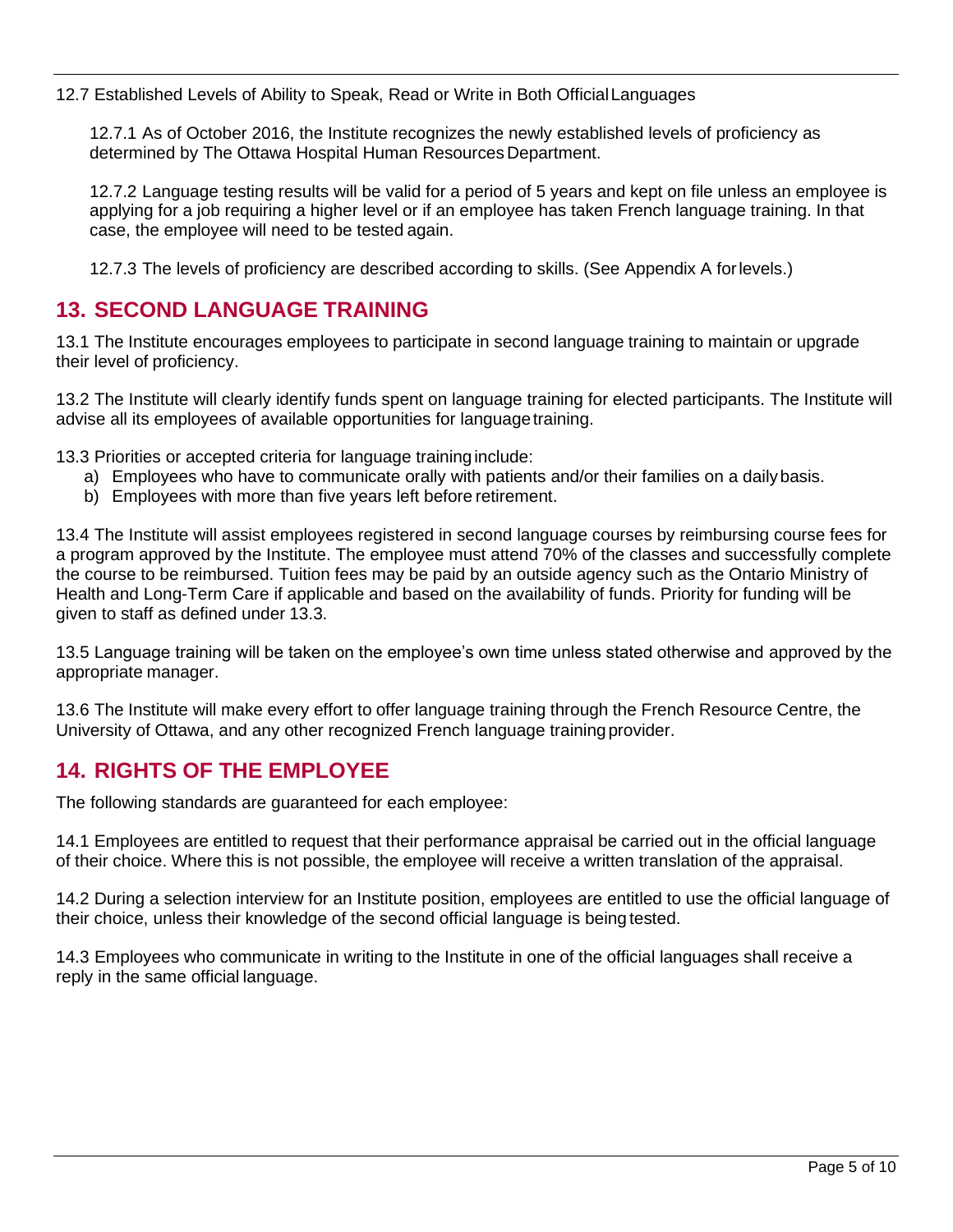## **15. GOVERNANCE AND ADMINISTRATION**

The Board of Directors of the Institute conducts its business in both official languages. To that end, the following shall apply:

### **16. EVALUATION AND ANNUAL REPORT TO THE BOARD**

16.1 Indicators on the recruitment and retention of staff with the ability to provide service in both official languages will be reported annually by the French Language Committee to theBoard.

16.2 The French Language Committee will report annually to the Board on the effectiveness and implementation of the Official Languages Policy and of the Services in French Policy in the following areas:

- i. Patient population and satisfaction;
- ii. Designation of positions requiring the ability to provide service in both official languages;
- iii. Percentage of staff in front line areas with the ability to provide service in both official languages;
- iv. Language training sessions provided to staff;
- v. Percentage of staff with the ability to provide service in both official languages by service;
- vi. Complaints or grievances regarding matters of official language.

### **II. OFFICIAL LANGUAGES POLICY**

This section applies to areas designated under the *French Language Services Act*.

The Institute recognizes that in accordance with the *French Language Services Act* a person has the right to communicate in French with, and to receive available services in French from the Institute staff.

#### **1. COMMUNICATION**

1.1 Public entrances and patient reception areas at the Institute shall indicate the availability of services in French from designated staff wearing « Je parle français » on their ID card or on aseparate button.

1.2 While on duty, bilingual staff shall wear proper identification indicating their ability to provide service in either official language and shall identify the language preference of clients under theircare.

1.3 After a greeting in both official languages, the staff will ask the client if they want their service in English or French.

#### **2. HEALTH RECORDS**

2.1 Health record entries are made in English.

2.2 All forms generatedby the Institute and placed in a health record must be bilingual or available in both languages.

2.3 The Heart Institute is not responsible for providing patients with a translation of their medical records. Other requests are dealt with on a case-by-case basis, and in accordance with the level of translation required.

#### **3. TRAINING**

3.1 The Institute has established a number of French Language resources through a newsletter to which interested staff members can subscribe. Resources include (but are not limited to) books, movies, and other francophone activities in the community

3.2 All managers shall encourage their staff to participate in French language training and assist them, wherever feasible, in achieving this end.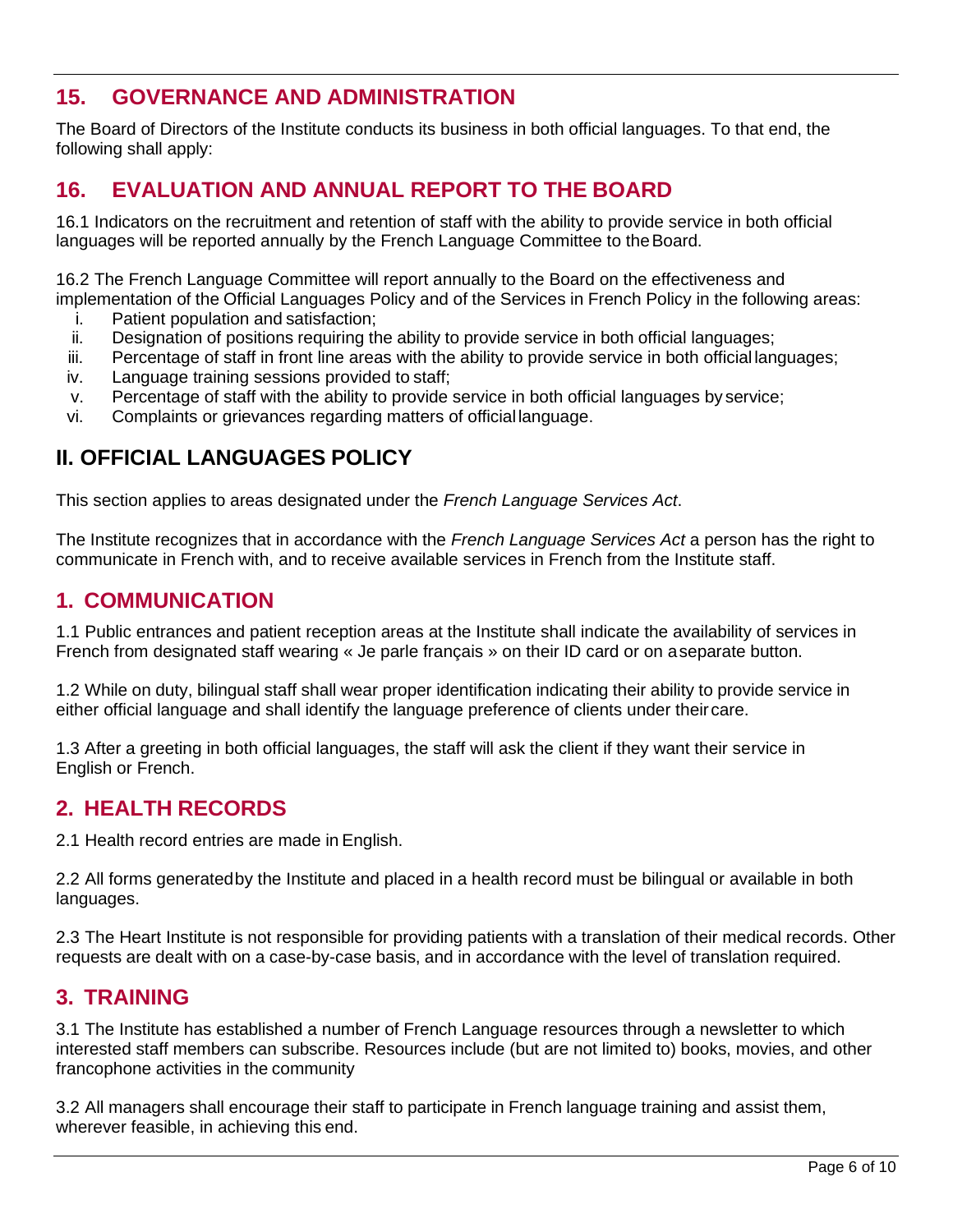## **4. STAFFING**

4.1 The Institute will make clear that the language requirements of various positions will be fulfilled by training of the present incumbent when the incumbent does not meet the language requirements, and that in no instance will employees be terminated or suffer reduction in salary or wages for not meeting job language requirements.

4.2 Employees hired after January 1, 2000, and other outside candidates must meet the posted language requirements.

### **5. FRANCOPHONE REPRESENTATION: BOARD OF DIRECTORS AND SENIOR MANAGEMENT LEVEL COMMITTEES**

#### 5.1 Board of Directors

To ensure the permanency and the quality of services in French within the Institute, the Board of Directors should have a minimum of four (4) French-speaking members. Before any new appointment is made, the Chair will ensure that the number of French-speaking members is maintained at all times.

#### 5.2 Senior Management

The Institute will have a minimum of two (2) French-speaking staff among its 16 senior officers.

#### 5.3 Senior Management Level Committees

The Institute will also meet the needs of the local community through adequate representation of Frenchspeaking individuals on senior management level committees. There will be at least one (1) French-speaking individual on each Committee.

#### **6. ACCOUNTABILITY**

The President and CEO is accountable for the provision of permanent and high quality of French language services.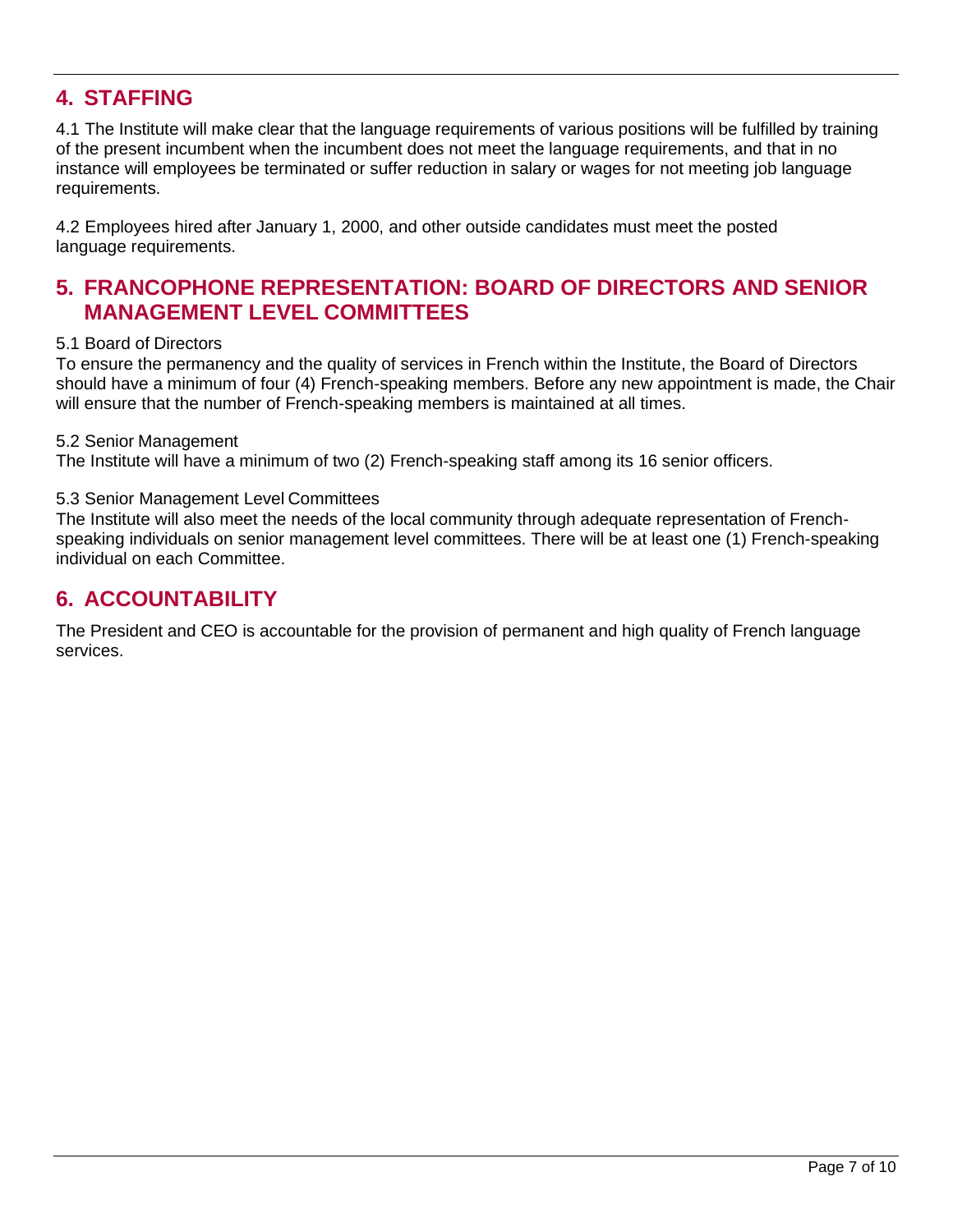## **APPENDIX A**

#### **DESCRIPTION OF PROFICIENCY**

#### **Superior**

Oral Comprehension: Able to understand discourse of any length in a standard dialect on a wide range of familiar and unfamiliar topics. Able to understand some non-standard dialects, although some misunderstandings may occur. Able to easily identify the main idea and supporting details in academic and professional settings. Comprehension of significant details in well-structured speech is almost always accurate. Able to understand many cultural references. Rarely has difficulty understanding speech spoken at a normal speed. Little or no repetition is necessary.

Reading Comprehension: Able to understand almost all forms of written language including abstract and structurally complex text. Can easily identify the main idea and supporting details in academic and professional texts. Understands a wide range of common and uncommon vocabulary. Able to understand most unfamiliar topics despite the lack of background knowledge. Able to comprehend many sociolinguistic and cultural references. Misinterpretations are rare. Can accurately derive meaning of unfamiliar words from the context. Re-reading may be necessary only for highly complex or colloquial texts.

Written Expression: Exhibits a high degree of control of both vocabulary and grammar. Able to write formal and informal essays, reports, and other correspondence on a wide range of abstract and concrete topics. Adjusts style of writing to the reader. Is able to accurately convey subtle nuances with some colloquialisms. Writing is organized and uses a wide variety of cohesive devices to link complex ideas. Errors are rare and do not interfere with comprehension.

Oral Expression: Exhibits a high degree of control of both vocabulary and grammar. Able to handle all familiar and some unfamiliar formal and informal situations on a wide range of concrete and abstract topics. Adjusts style of speech to the listener or audience. Is able to accurately convey subtle nuances with some colloquialisms. Errors may occur in highly complex structures, but when they occur, he/she is generally able to self-correct. Long pauses and hesitations are rare and do not distract from the speech. Pronunciation is clear throughout. Even though an accent may be present, speaker is intelligible to most native speakers of the language.

#### **Advanced**

Oral Comprehension: Able to understand most routine narrative and descriptive connected discourse on familiar topics. Recognizes the main idea and most supporting details in familiar or routine settings. Able to understand some key details in complex or unfamiliar situations although misunderstandings may occur. For maximum comprehension in unfamiliar situations, key details may need to be repeated and/or rephrased and the speech spoken at a slower than normal rate. Can understand some common cultural references. Occasional repetition may be necessary.

Reading Comprehension: Able to understand most factual and some abstract materials. Able to understand the main ideas and many supporting details in connected texts on familiar and some unfamiliar topics. Has a good range of common vocabulary and has some technical vocabulary in areas of specialization. Able to understand some unfamiliar topics, despite the lack of background knowledge. Can understand somecommon cultural references. Misinterpretations may occur when dealing with more structurally or conceptually complex topics or uncommon idioms. Re-reading of more complex texts may berequired.

Written Expression: Has a high degree of vocabulary or grammar, but not both. Able to write one or more paragraphs on most concrete topics and some abstract topics. Attempts to adjust style of writing to the reader may sometimes be effective. Accurately uses some common idioms or colloquialisms. Writing is relatively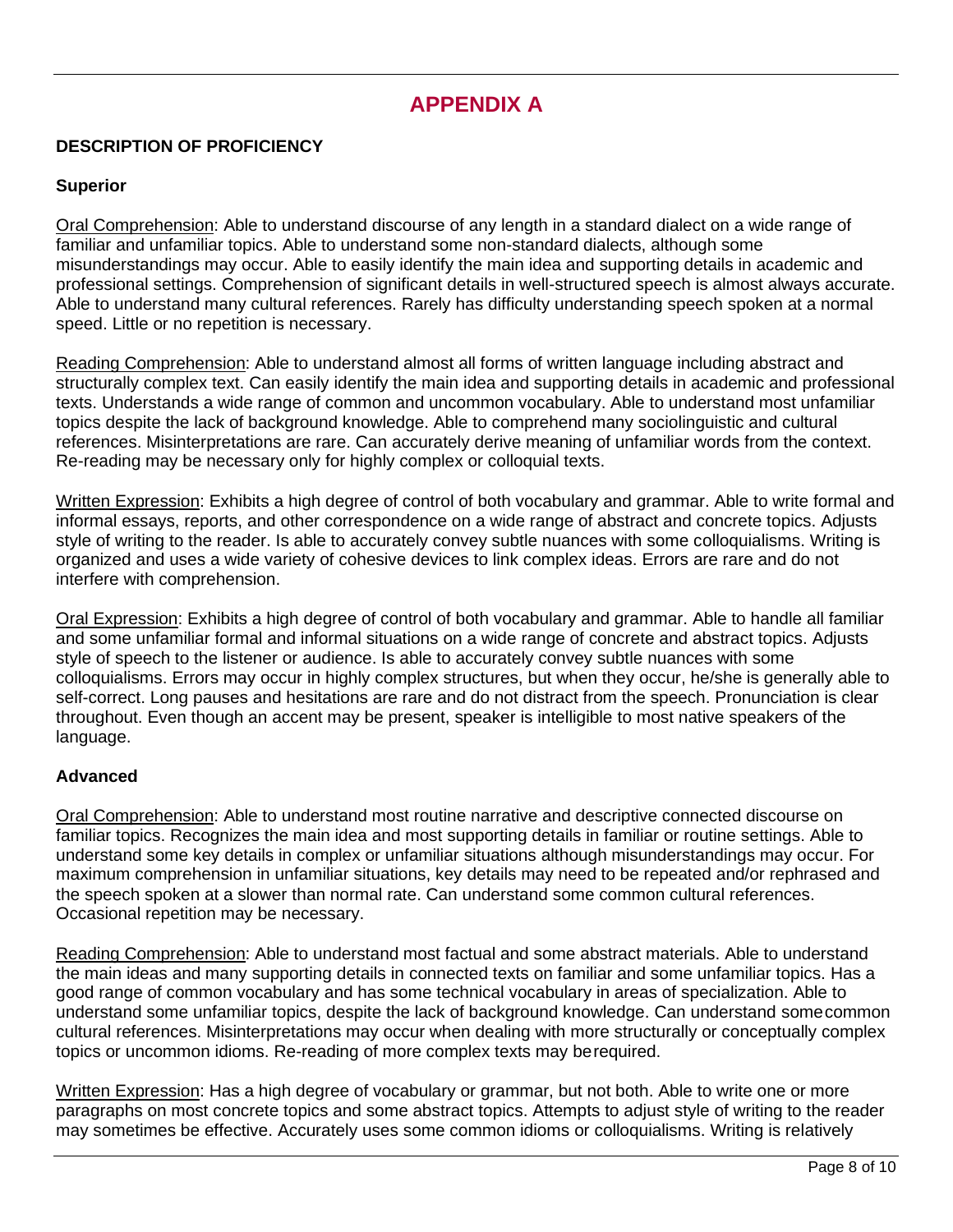cohesive and organized. Writing exhibits a high degree of accuracy in simple structures, but errors, awkward wordings, and repetitions may occur in more complex and less frequent structures. Errors do not detract from the overall comprehension of the text but may be distracting to the reader.

Oral Expression: Has a high degree of control of vocabulary or grammar, but not both. Able to handle most familiar and concrete topics and some unfamiliar or abstract topics. Attempts to adjust style of speech to the listener or audience may sometimes be effective. Accurately uses some common idioms or colloquialisms. Speech in routine situations rarely contains vocabulary or grammatical errors. Exhibits inaccurate, incorrect, or awkward phrasing when speaking in unfamiliar situations or about a complex or unfamiliar topic. Pauses, hesitations, and reformulations are more evident when dealing with more abstract or complex topics. Inaccuracies in pronunciation occur but do not impede communication.

#### **Intermediate**

Oral Comprehension: Able to understand sentence-level speech on familiar topics when spoken at a normal speed. Recognizes the main idea and some supporting details in very familiar, routine, and predictable settings. Can understand the general topic of longer connected discourse on familiar and less familiar topics but may not be able to identify the main point or supporting details. Repetitions and rewording are often necessary with unfamiliar topics.

Reading Comprehension: Able to read simple sentences. Able to understand basic, concrete, and connected text on familiar topics. Able to identify some main ideas and supporting details in more complex text. Has sufficient range of vocabulary to understand routine, highly contextualized texts. Background or contextual knowledge is required for accurate comprehension. Some misinterpretations occur due to incomplete acquisition/knowledge of vocabulary, grammar, and written conventions. Re-reading of texts may be required.

Written Expression: Has some control of basic sentence structure and writing conventions. Able to write simple sentences about familiar everyday topics. Writing often resembles spoken language. Unable to adjust writing style to different audiences. Uses a limited number of cohesive devices such as "and", and "so", but often lacks deliberate organization. Grammar, word choice, spelling, or punctuation errors are present. Errors may be distracting and may impede comprehension of the text.

Oral Expression: Has a limited control of the vocabulary and grammar of the language. Able to address simple, concrete, and familiar day-to-day topics using basic sentence structures. Accuracy in basic grammatical structures is evident but not consistent in spontaneous speech. Is able to communicate meaning in most routine situations despite errors in word choice or grammar. Insufficient vocabulary or grammatical knowledge to express ideas on abstract topics. Pauses, repairs, and reformulations are evident. Pronunciation is clear enough to be understood by interlocutors accustomed to listening to intermediate level speakers. Beginner

Oral Comprehension: Able to understand some very common expressions when spoken at a normal speed especially when used with gestures and visual cues. Able to understand some common words in isolation without visual cues but may not be able to comprehend sentence-level speech on familiar topics. Comprehension often relies on cognates, borrowed words, and/or visual cues. Gestures and repetitions are often necessary.

Reading Comprehension: Able to understand some common, highly contextualized words and phrases. Often relies on cognates and borrowed words to decode meaning. Comprehension is highly dependent on background knowledge and context. Able to read short, simple phrases. Misinterpretations frequently occur due to incomplete acquisition/knowledge of vocabulary, grammar, and written conventions. Re-reading of texts is often required.

Written Expression: Has very limited control of basic sentence structure and writing conventions. Able to write simple words and short sentences on familiar topics. Unable to sustain sentence-level writing over several